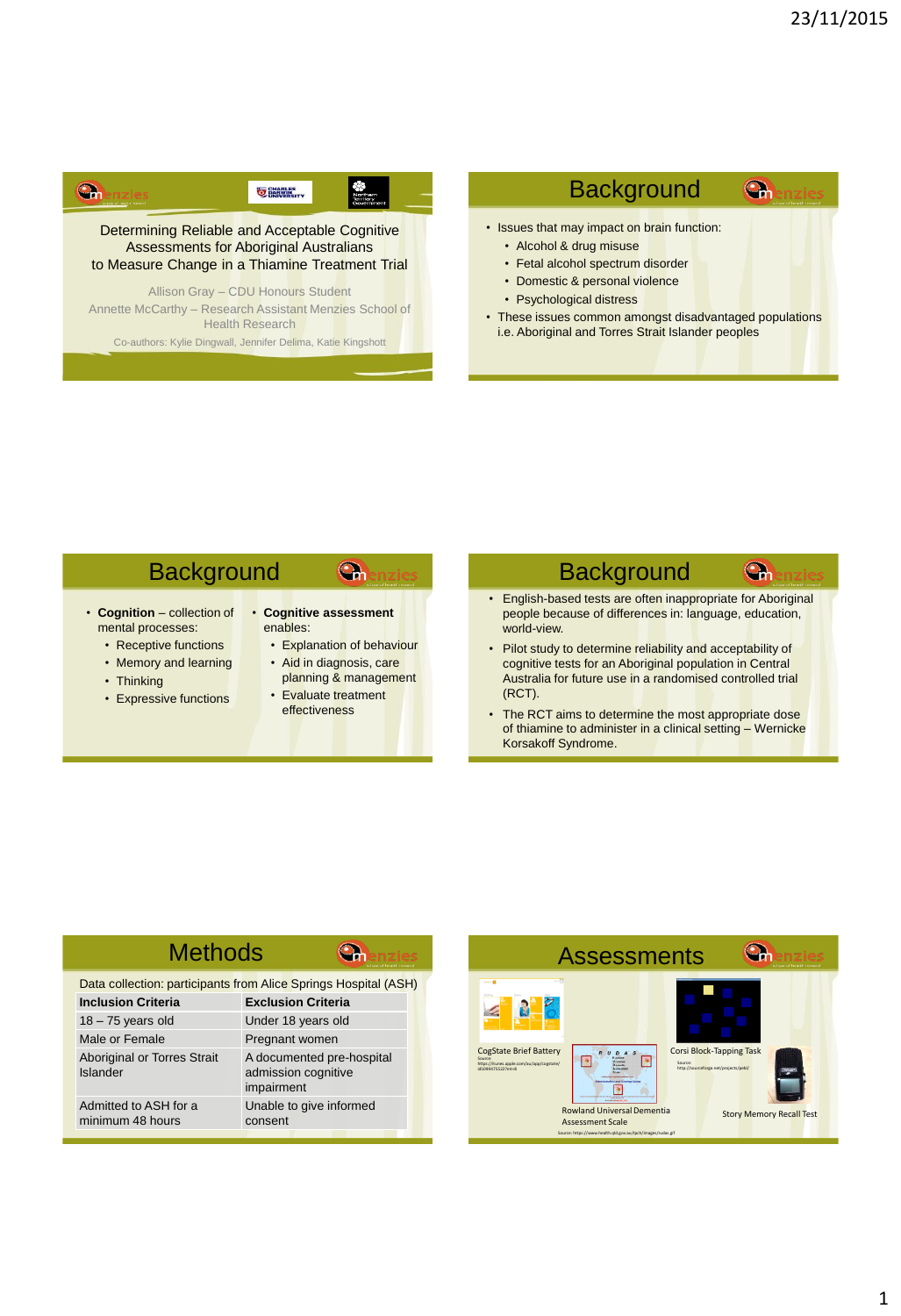

| Reliability<br>school of health research |                                                 |         |  |
|------------------------------------------|-------------------------------------------------|---------|--|
| <b>CogState Tasks</b>                    | <b>Pearson's Correlation</b><br>Coefficient (r) | p-value |  |
| DET RT "Has the card turned over?"       | $0.651**$                                       | 0.003   |  |
| IDN RT "Is the card red?"                | $0.846**$                                       | < 0.001 |  |
| OCLACC "Have you seen this card before?" | $0.687**$                                       | 0.002   |  |
| OBK ACC "Is the previous card the same?" | $0.605**$                                       | 0.008   |  |

|                                                            | Reliability                                                                                      | refered of basich compareb |
|------------------------------------------------------------|--------------------------------------------------------------------------------------------------|----------------------------|
| Name of test                                               | <b>Pearson's Correlation Coefficient</b>                                                         | p-value                    |
|                                                            | (r)                                                                                              |                            |
| <b>CORSI Total Score</b>                                   | $0.653**$                                                                                        | 0.003                      |
| <b>RUDAS Total Score</b>                                   | $0.863**$                                                                                        | < 0.001                    |
| * SMRT Story 1                                             | $0.732**$                                                                                        | 0.001                      |
| * SMRT Story 2                                             | $0.705**$                                                                                        | 0.002                      |
| **Correlation is significant at the 0.01 level (2-tailed). | * SMRT results were independently evaluated by two scorers. An average was used for calculation. |                            |

#### Qualitative Data Results  $\bigodot$

## Qualitative Research Aims

**Click to edit Master the task of the task of the task of the task of the task** What would assist understanding and ac<mark>ce</mark>ptability Appropriateness of the task format and content General impressions and feelings